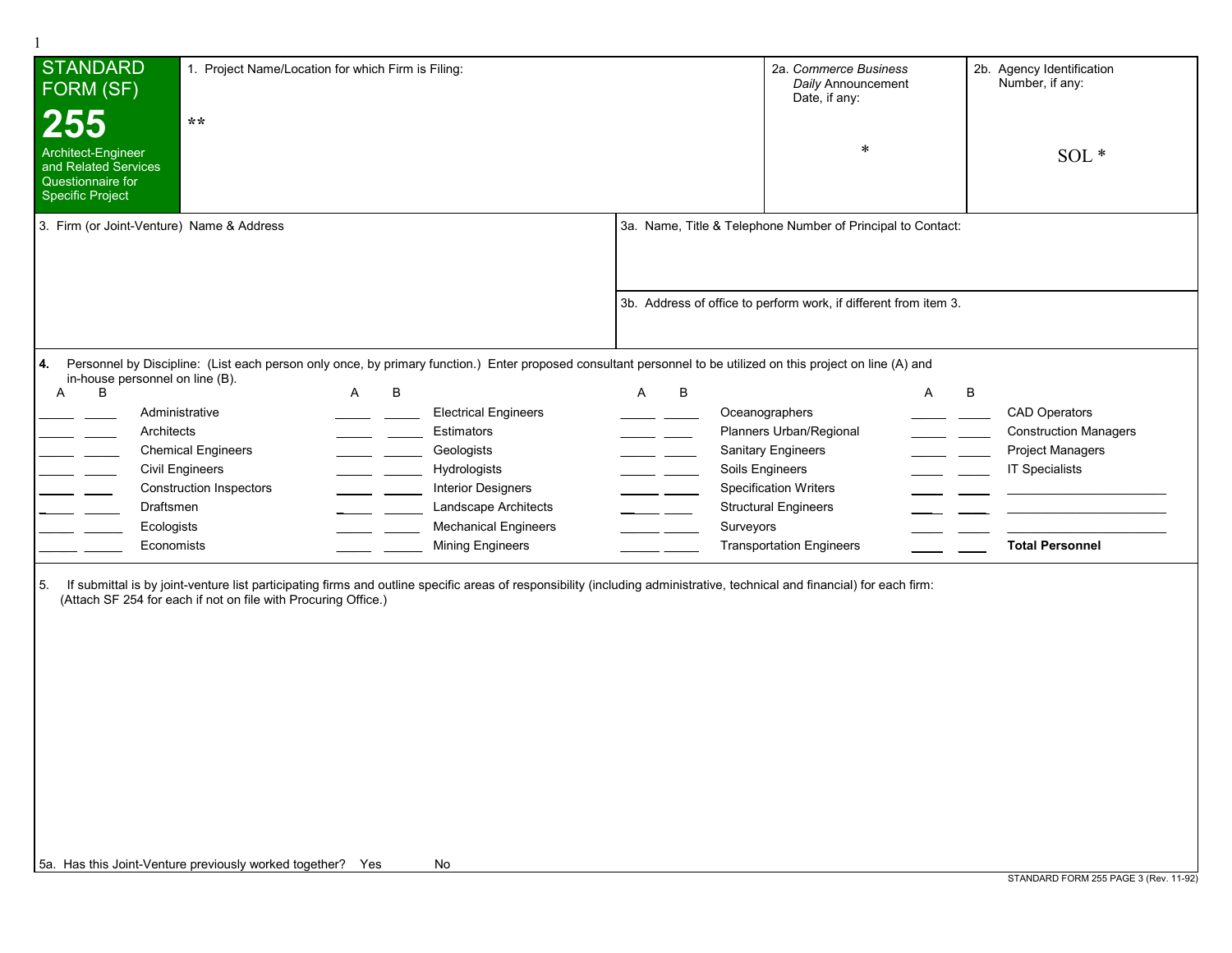| 6. If respondent is not a joint venture, list outside key Consultants/Associates anticipated for this project (Attach SF 254 for Consultants/Associates listed, if not already on file with the Contracting Office). |           |                                            |  |  |  |
|----------------------------------------------------------------------------------------------------------------------------------------------------------------------------------------------------------------------|-----------|--------------------------------------------|--|--|--|
| Name & Address                                                                                                                                                                                                       | Specialty | Worked with<br>Prime before<br>(Yes or No) |  |  |  |
| x)                                                                                                                                                                                                                   |           |                                            |  |  |  |
| X)                                                                                                                                                                                                                   |           |                                            |  |  |  |
| x)                                                                                                                                                                                                                   |           |                                            |  |  |  |
| X)                                                                                                                                                                                                                   |           |                                            |  |  |  |
| x)                                                                                                                                                                                                                   |           |                                            |  |  |  |
| X)                                                                                                                                                                                                                   |           |                                            |  |  |  |
| X)                                                                                                                                                                                                                   |           |                                            |  |  |  |
| x)                                                                                                                                                                                                                   |           |                                            |  |  |  |
| x)                                                                                                                                                                                                                   |           |                                            |  |  |  |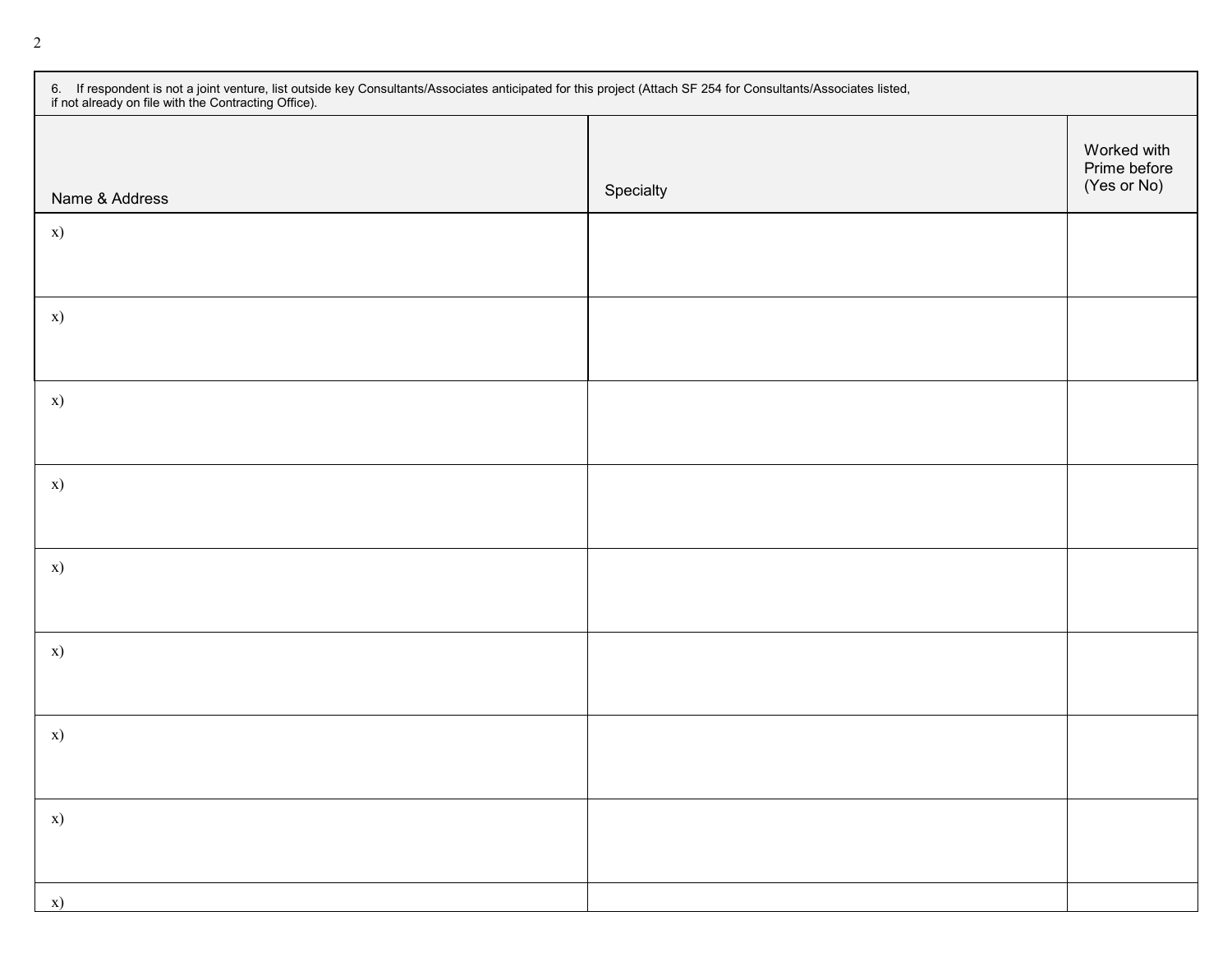| 6. If respondent is not a joint venture, list outside key Consultants/Associates anticipated for this project (Attach SF 254 for Consultants/Associates listed, if not already on file with the Contracting Office). |           |                                            |  |  |  |
|----------------------------------------------------------------------------------------------------------------------------------------------------------------------------------------------------------------------|-----------|--------------------------------------------|--|--|--|
| Name & Address                                                                                                                                                                                                       | Specialty | Worked with<br>Prime before<br>(Yes or No) |  |  |  |
|                                                                                                                                                                                                                      |           |                                            |  |  |  |
| x)                                                                                                                                                                                                                   |           |                                            |  |  |  |
| x)                                                                                                                                                                                                                   |           |                                            |  |  |  |
| x)                                                                                                                                                                                                                   |           |                                            |  |  |  |
| x)                                                                                                                                                                                                                   |           |                                            |  |  |  |
| x)                                                                                                                                                                                                                   |           |                                            |  |  |  |
| x)                                                                                                                                                                                                                   |           |                                            |  |  |  |
| x)                                                                                                                                                                                                                   |           |                                            |  |  |  |
| x)                                                                                                                                                                                                                   |           |                                            |  |  |  |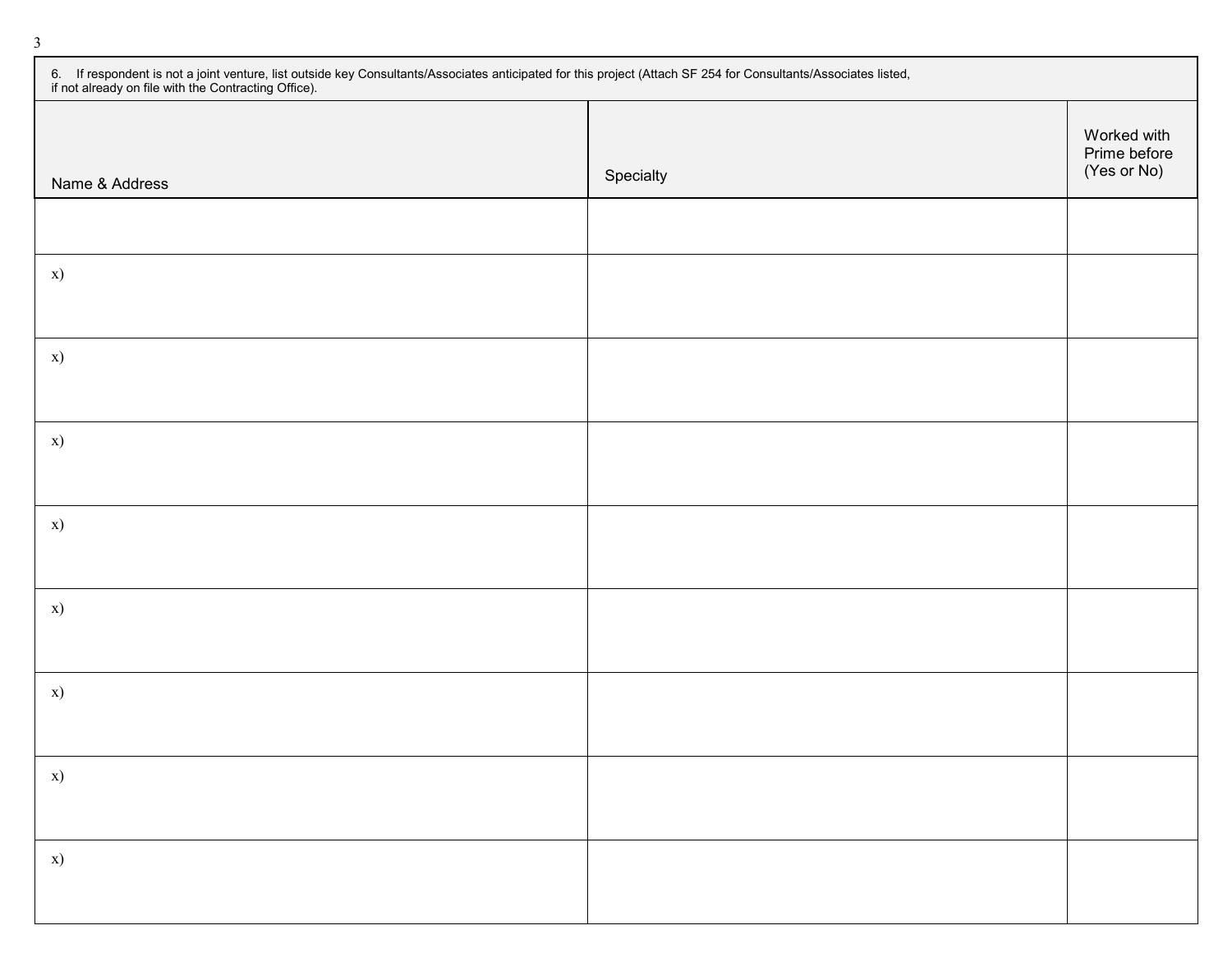| 6. If respondent is not a joint venture, list outside key Consultants/Associates anticipated for this project (Attach SF 254 for Consultants/Associates listed, if not already on file with the Contracting Office). |           |                                            |  |  |  |
|----------------------------------------------------------------------------------------------------------------------------------------------------------------------------------------------------------------------|-----------|--------------------------------------------|--|--|--|
| Name & Address                                                                                                                                                                                                       | Specialty | Worked with<br>Prime before<br>(Yes or No) |  |  |  |
| x)                                                                                                                                                                                                                   |           |                                            |  |  |  |
| x)                                                                                                                                                                                                                   |           |                                            |  |  |  |
| x)                                                                                                                                                                                                                   |           |                                            |  |  |  |
| x)                                                                                                                                                                                                                   |           |                                            |  |  |  |
| x)                                                                                                                                                                                                                   |           |                                            |  |  |  |
| x)                                                                                                                                                                                                                   |           |                                            |  |  |  |
| x)                                                                                                                                                                                                                   |           |                                            |  |  |  |
| x)                                                                                                                                                                                                                   |           |                                            |  |  |  |
| x)                                                                                                                                                                                                                   |           |                                            |  |  |  |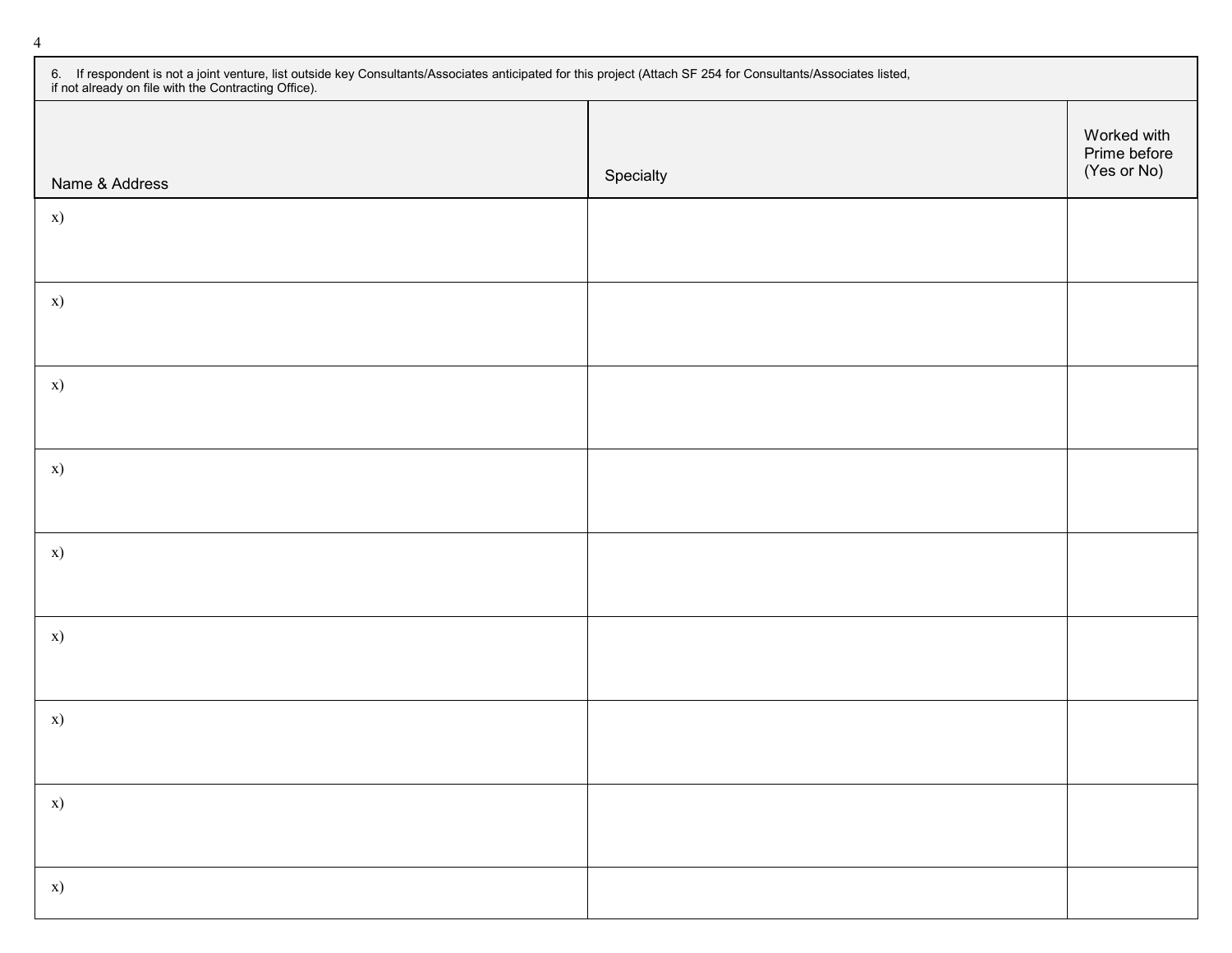| 6. If respondent is not a joint venture, list outside key Consultants/Associates anticipated for this project (Attach SF 254 for Consultants/Associates listed, if not already on file with the Contracting Office). |           |                                            |  |  |  |
|----------------------------------------------------------------------------------------------------------------------------------------------------------------------------------------------------------------------|-----------|--------------------------------------------|--|--|--|
| Name & Address                                                                                                                                                                                                       | Specialty | Worked with<br>Prime before<br>(Yes or No) |  |  |  |
|                                                                                                                                                                                                                      |           |                                            |  |  |  |
| x)                                                                                                                                                                                                                   |           |                                            |  |  |  |
|                                                                                                                                                                                                                      |           |                                            |  |  |  |
| x)                                                                                                                                                                                                                   |           |                                            |  |  |  |
|                                                                                                                                                                                                                      |           |                                            |  |  |  |
| X)                                                                                                                                                                                                                   |           |                                            |  |  |  |
|                                                                                                                                                                                                                      |           |                                            |  |  |  |
| x)                                                                                                                                                                                                                   |           |                                            |  |  |  |
|                                                                                                                                                                                                                      |           |                                            |  |  |  |
| X)                                                                                                                                                                                                                   |           |                                            |  |  |  |
|                                                                                                                                                                                                                      |           |                                            |  |  |  |

STANDARD FORM 255 PAGE 4 (Rev. 11-92)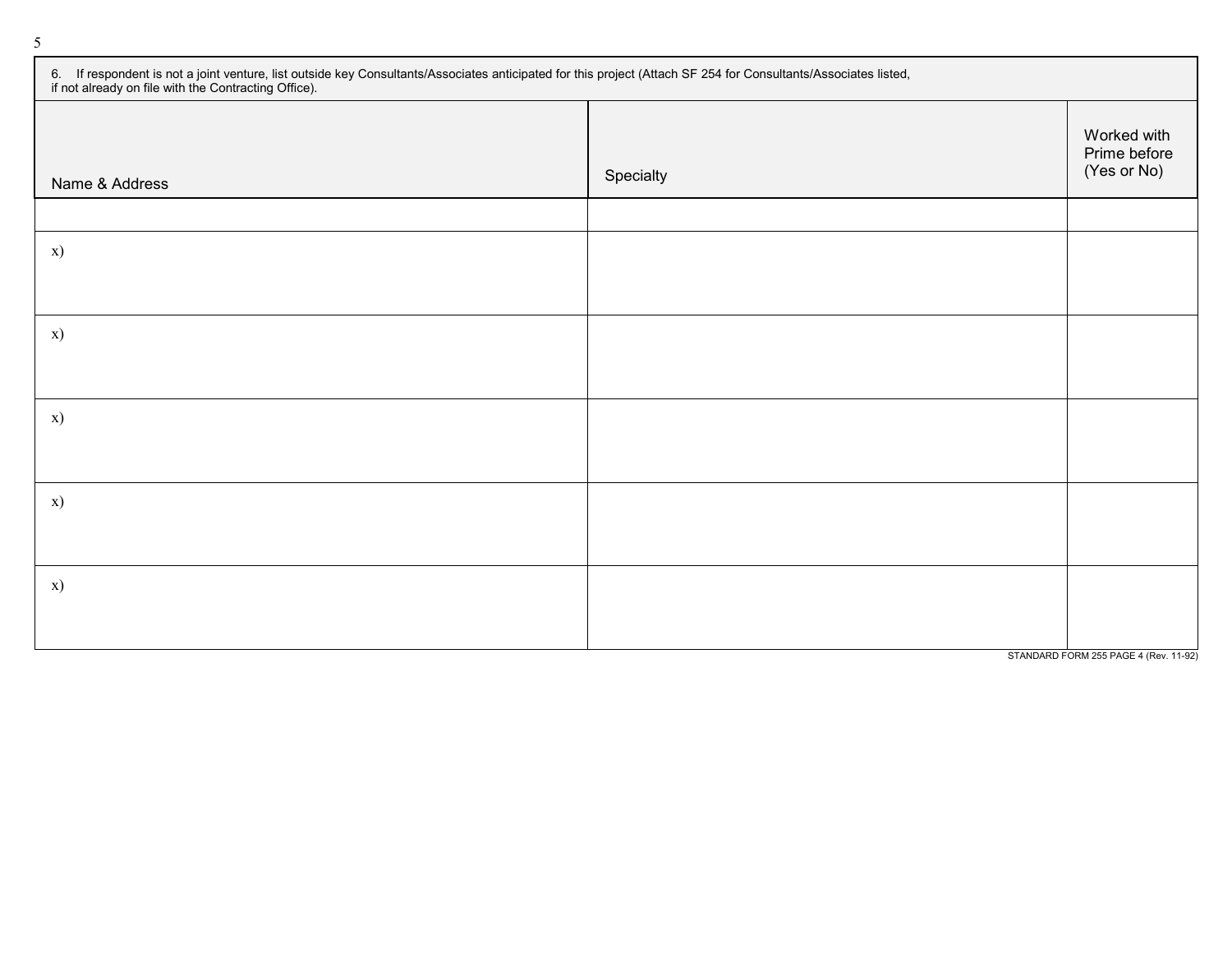| 7. Brief resume of key persons, specialists, and individual consultants anticipated for this project. |
|-------------------------------------------------------------------------------------------------------|
| a. Name & Title:                                                                                      |
|                                                                                                       |
| b. Project Assignment:                                                                                |
|                                                                                                       |
| c. Name of Firm with which associated:                                                                |
|                                                                                                       |
| d. Years experience: With This Firm<br>With Other Firms                                               |
| Degree(s)/Year/ Specialization<br>e. Education:                                                       |
|                                                                                                       |
| Active Registration: Year First Registered/Discipline<br>T.                                           |
|                                                                                                       |
| g. Other Experience and Qualifications relevant to the proposed project:                              |
|                                                                                                       |
|                                                                                                       |
|                                                                                                       |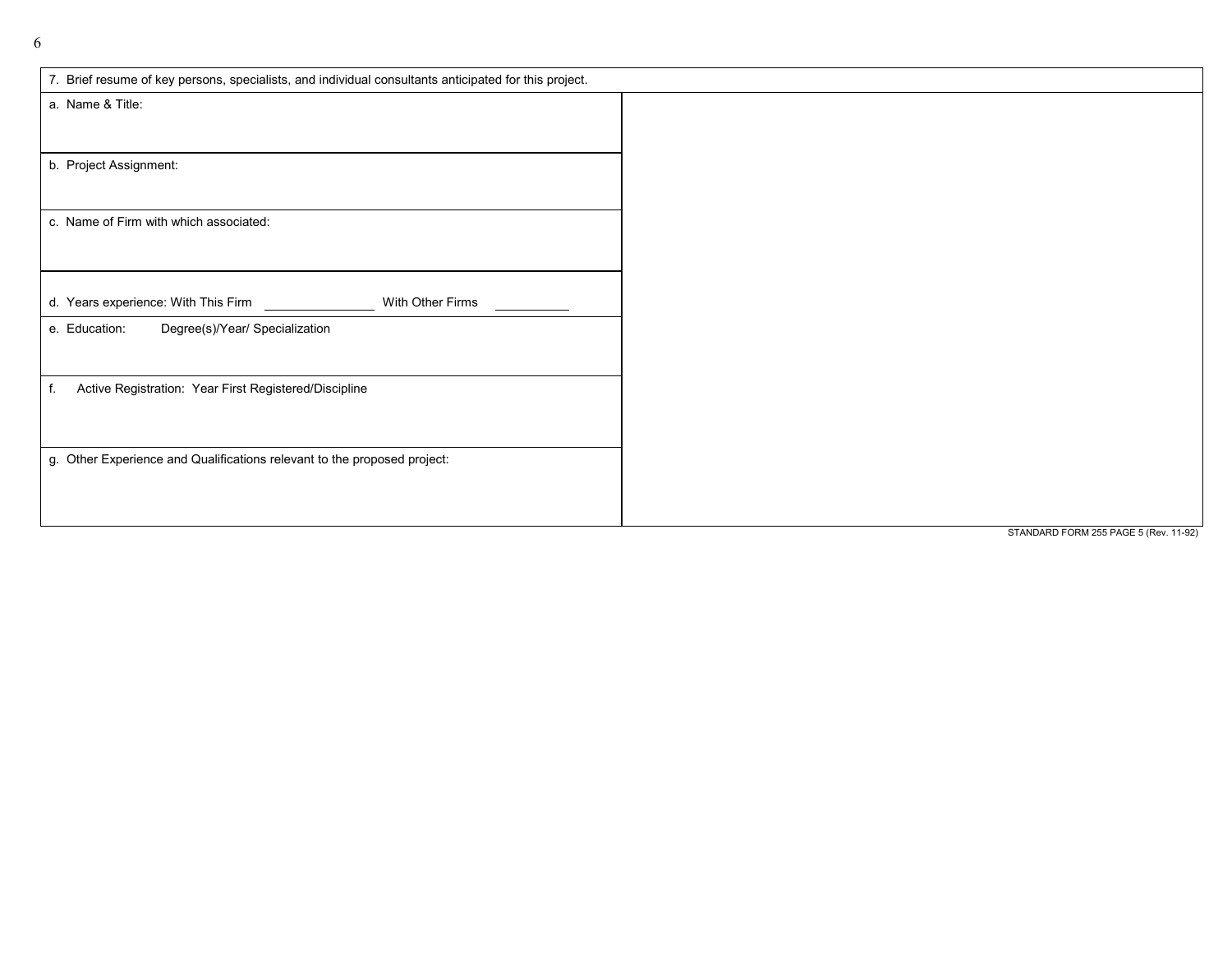| 7. Brief resume of key persons, specialists, and individual consultants anticipated for this project. |                                                                          |
|-------------------------------------------------------------------------------------------------------|--------------------------------------------------------------------------|
| a. Name & Title:                                                                                      | a. Name & Title:                                                         |
| b. Project Assignment:                                                                                | b. Project Assignment:                                                   |
| c. Name of Firm with which associated:                                                                | c. Name of Firm with which associated:                                   |
| d. Years experience: With This Firm<br>With Other Firms                                               | d. Years experience: With This Firm<br>With Other Firms                  |
| Degree(s)/Year/ Specialization<br>e. Education:                                                       | Degree(s)/Year/ Specialization<br>e. Education:                          |
| Active Registration: Year First Registered/Discipline<br>f.                                           | Active Registration: Year First Registered/Discipline<br>f.              |
| g. Other Experience and Qualifications relevant to the proposed project:                              | g. Other Experience and Qualifications relevant to the proposed project: |
|                                                                                                       | STANDARD FORM 255 PAGE 5 (Rev. 11-92)                                    |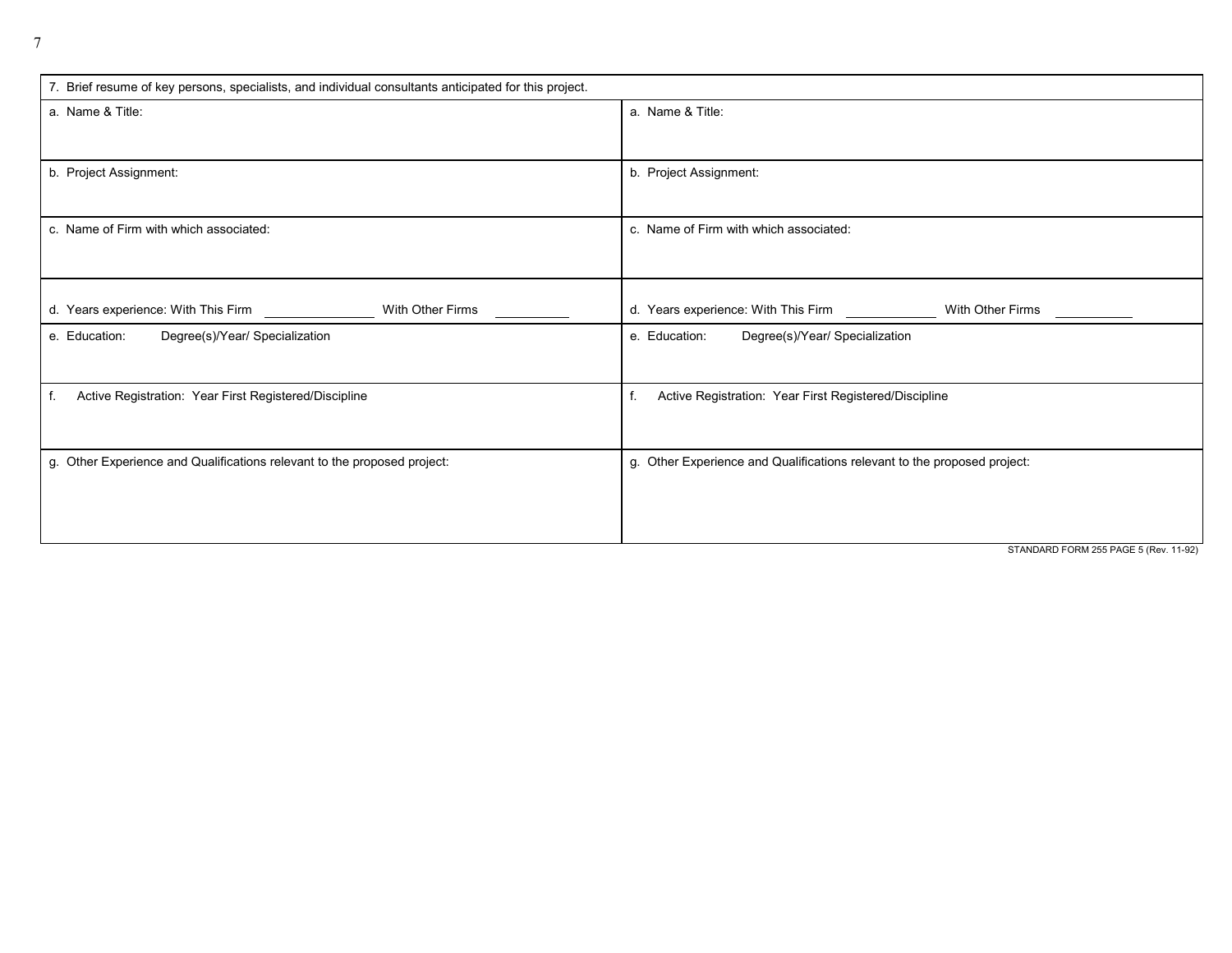| 8. Work by firm or joint-venture members which best illustrates current qualifications relevant to this project (list no more than 10 projects). |                                    |                                                                                   |                                                |                                  |                                              |  |  |
|--------------------------------------------------------------------------------------------------------------------------------------------------|------------------------------------|-----------------------------------------------------------------------------------|------------------------------------------------|----------------------------------|----------------------------------------------|--|--|
|                                                                                                                                                  |                                    |                                                                                   |                                                | e. Estimated Cost (in thousands) |                                              |  |  |
| a. Project Name & Location                                                                                                                       | b. Nature of Firm's Responsibility | c. Project Owner's Name & Address<br>and Project Manager's Name & Phone<br>Number | d. Completion<br>Date (actual or<br>estimated) | <b>Entire Project</b>            | Work for which<br>firm was/is<br>responsible |  |  |
|                                                                                                                                                  |                                    |                                                                                   |                                                |                                  |                                              |  |  |
|                                                                                                                                                  |                                    |                                                                                   |                                                |                                  |                                              |  |  |
|                                                                                                                                                  |                                    |                                                                                   |                                                |                                  |                                              |  |  |
|                                                                                                                                                  |                                    |                                                                                   |                                                |                                  |                                              |  |  |
|                                                                                                                                                  |                                    |                                                                                   |                                                |                                  |                                              |  |  |
|                                                                                                                                                  |                                    |                                                                                   |                                                |                                  |                                              |  |  |
|                                                                                                                                                  |                                    |                                                                                   |                                                |                                  |                                              |  |  |
|                                                                                                                                                  |                                    |                                                                                   |                                                |                                  |                                              |  |  |
|                                                                                                                                                  |                                    |                                                                                   |                                                |                                  |                                              |  |  |
|                                                                                                                                                  |                                    |                                                                                   |                                                |                                  |                                              |  |  |

STANDARD FORM 255 PAGE 9 (Rev. 11-92)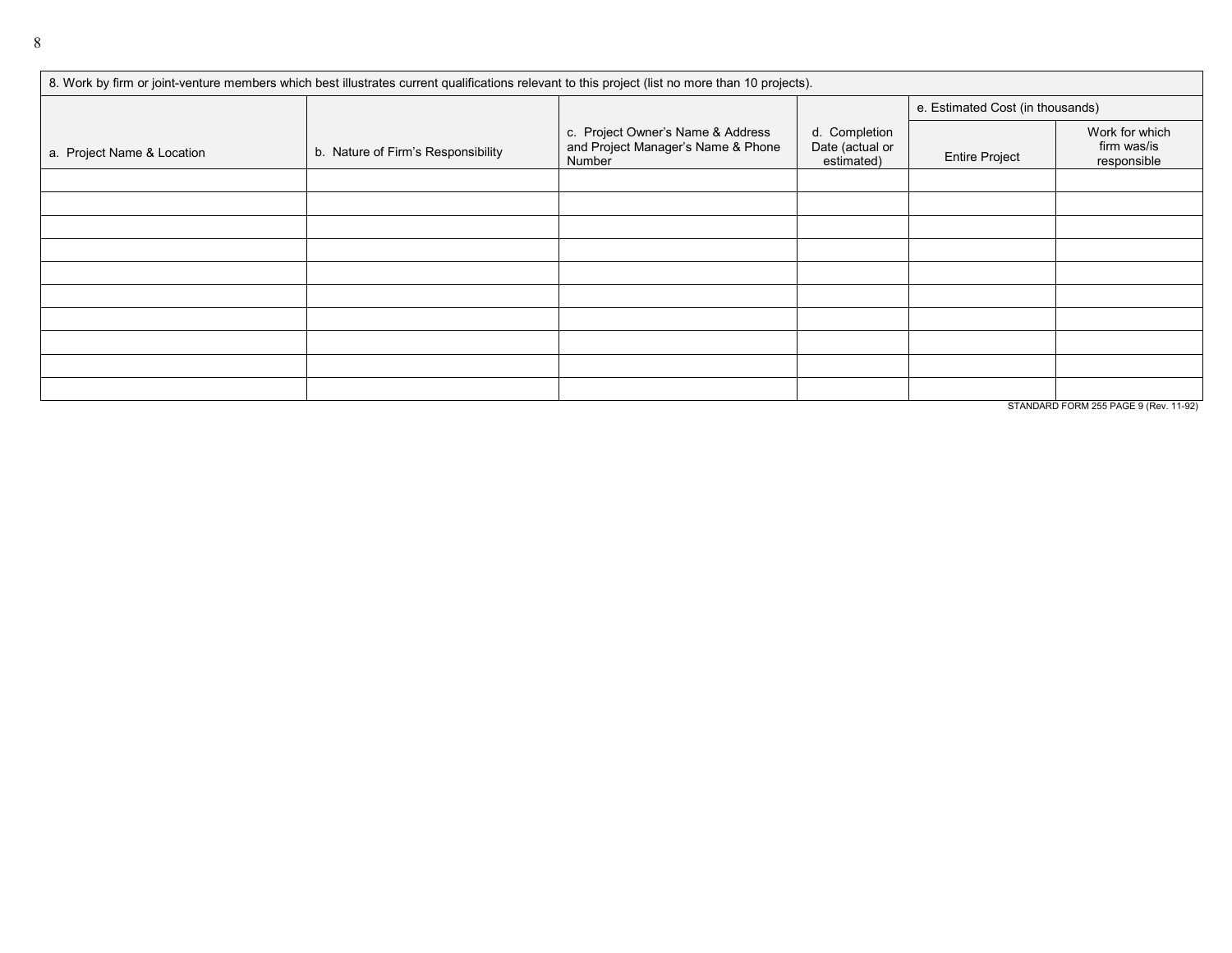| 9. All work by firms or joint-venture members currently being performed directly for Federal agencies. |                                    |                                                                                                 |                           |                                  |                                              |  |
|--------------------------------------------------------------------------------------------------------|------------------------------------|-------------------------------------------------------------------------------------------------|---------------------------|----------------------------------|----------------------------------------------|--|
|                                                                                                        |                                    |                                                                                                 |                           | e. Estimated Cost (in thousands) |                                              |  |
| a. Project Name & Location                                                                             | b. Nature of Firm's Responsibility | c. Agency (Responsible Office) Name<br>and Address and Project Manager's<br>Name & Phone Number | Percent<br>d.<br>Complete | <b>Entire Project</b>            | Work for which<br>firm was/is<br>responsible |  |
|                                                                                                        |                                    |                                                                                                 |                           |                                  |                                              |  |
|                                                                                                        |                                    |                                                                                                 |                           |                                  |                                              |  |
|                                                                                                        |                                    |                                                                                                 |                           |                                  |                                              |  |
|                                                                                                        |                                    |                                                                                                 |                           |                                  |                                              |  |
|                                                                                                        |                                    |                                                                                                 |                           |                                  |                                              |  |
|                                                                                                        |                                    |                                                                                                 |                           |                                  |                                              |  |
|                                                                                                        |                                    |                                                                                                 |                           |                                  |                                              |  |
|                                                                                                        |                                    |                                                                                                 |                           |                                  |                                              |  |
|                                                                                                        |                                    |                                                                                                 |                           |                                  |                                              |  |
|                                                                                                        |                                    |                                                                                                 |                           |                                  |                                              |  |

STANDARD FORM 255 PAGE 9 (Rev. 11-92)